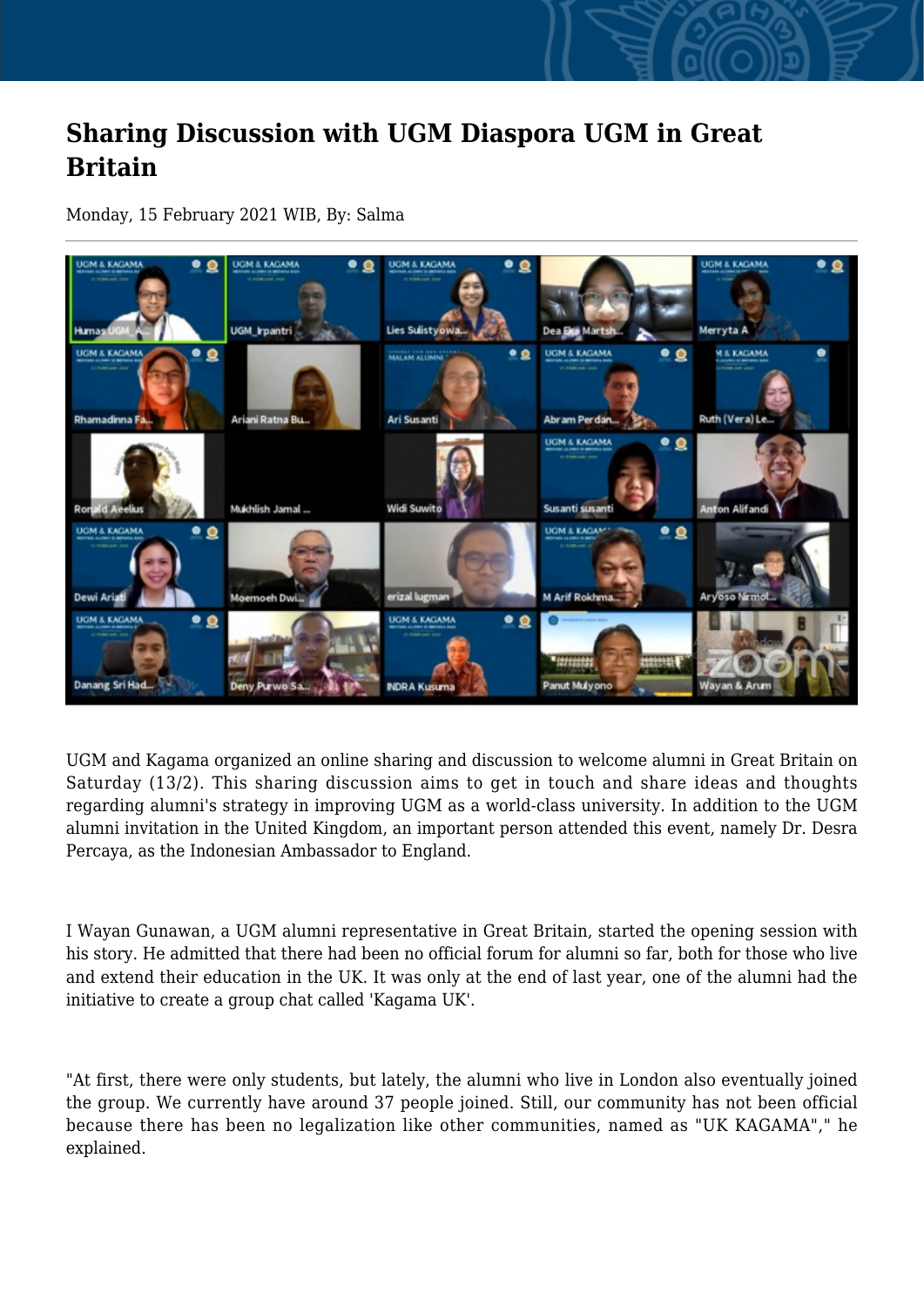Apart from that, Wayan stated that he was highly enthusiastic about participating with Kagama. "From this sharing discussion, hopefully, it will be the beginning for us to be able to guyub rukun lan migunani (harmonize and beneficial) as KAGAMA's slogan during this time," he said.

UGM Chancellor, Prof. Ir. Panut Mulyono, M.Eng., D.Eng., IPU., ASEAN Eng., also welcomed this endeavor. He stated that the role of alumni was always essential as a way to improve UGM's reputation. Besides being a national dignity, it can also contain a haggling power when offering a collaboration to top universities or institutions in the international arena.

"The external agencies had built this reputation through ratings. The ranking assessments are conducted through several consideration points, one of which is through a survey and an assessment of the visibility of the alumni," he said.

Additionally, Panut also revealed that the alumni were also concerned and gave their contributions to the younger students studying at UGM. Through various activities and supports, they have contributed to forming UGM students' character.

"Hence, I hope that the diaspora, both who are living and studying in the United Kingdom, will remain to work together as well as contributing to the improvement of our nation. Learning from other developed countries which are greater, the diaspora has a very important role in studying, comprehending, and taking lessons from the domicile-country as a way for advancing their own hometown," he hoped.

Meanwhile, seeing the synergy between UGM and its alumni, Desra feels a bit envious. Although UGM alumni had been actively separated everywhere, they have never misremembered their alma mater. Furthermore, he revealed that even though he was not a UGM alumnus, his two children and siblings joined Kagama.

Besides, Desra admitted that so far, he felt comfortable when working together with UGM alumni anywhere. According to him, this was because of the soft power of UGM alumni, which made him not feel provoked or opposed. Still, he felt very welcomed when he worked with them.

Accordingly, Desra, as the representative of the Indonesian Embassy in London, will always support efforts to encourage fellowship with Indonesians domiciled in Great Britain, including Kagama, both from the diaspora as well as experts and researchers.

"We will kindly support and facilitate any activities that Kagama proposes. We are pretty sure that